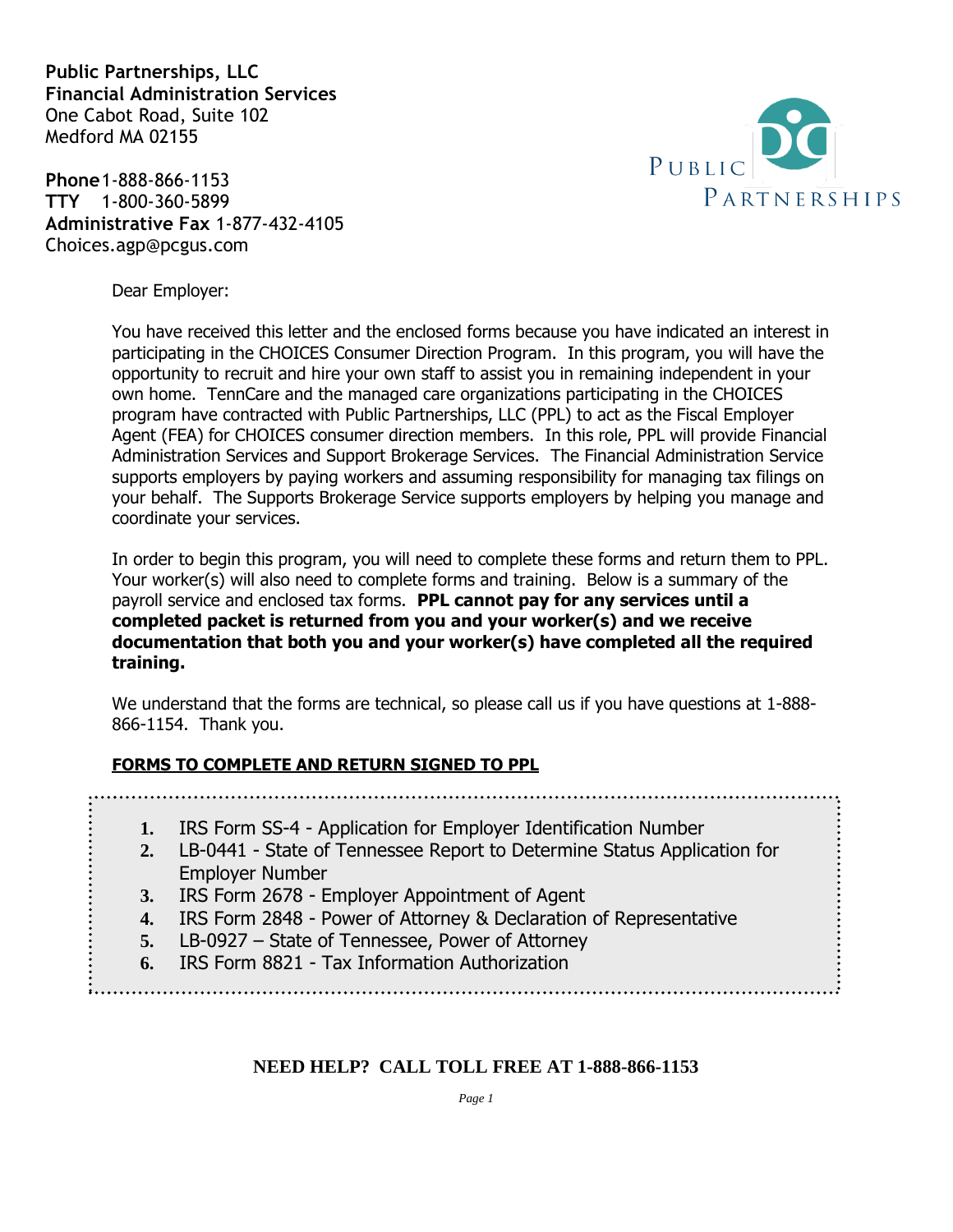#### **What is my role as an employer? What is PPL's role in the process?**

The CHOICES consumer direction program allows you to hire your own staff to provide certain services. You are the employer. Below is a brief summary of what is done by whom:

#### As an Employer, you will:

- Recruit, hire and fire all worker $(s)$ ;
- Establish performance evaluation criteria for worker(s);
- Establish a pay rate (within parameters) for worker(s);
- Assign worker(s) to scheduled services;
- If applicable, train worker(s) on self-direction of health care tasks;
- Institute backup services if your regularly scheduled worker cannot make it;
- Ensure that your worker(s) keep detailed daily notes; and
- Monitor your utilization of authorized service units with reports that PPL provides.

#### Your Support Broker will:

- Provide required consumer directed training to you;
- Assist you in recruiting, scheduling, training, supervising and evaluating worker(s);
- Check-in with you on a regular basis to make sure consumer direction is working appropriately for you;
- Provide/arrange for required consumer directed training for your worker(s); and
- Assist you in managing and monitoring your authorized services.

#### PPL will:

- Issue paychecks to workers every two weeks for properly submitted, authorized time;
- Withhold appropriate State and Federal taxes for workers
- File monthly, quarterly and annual forms and tax deposits with State and Federal agencies (See below to learn more about what taxes are withheld)
- Issue W-2 Statements to each worker in January
- Provide utilization reports to you on a monthly basis
- Answer all questions that you and your worker(s) have about payroll and services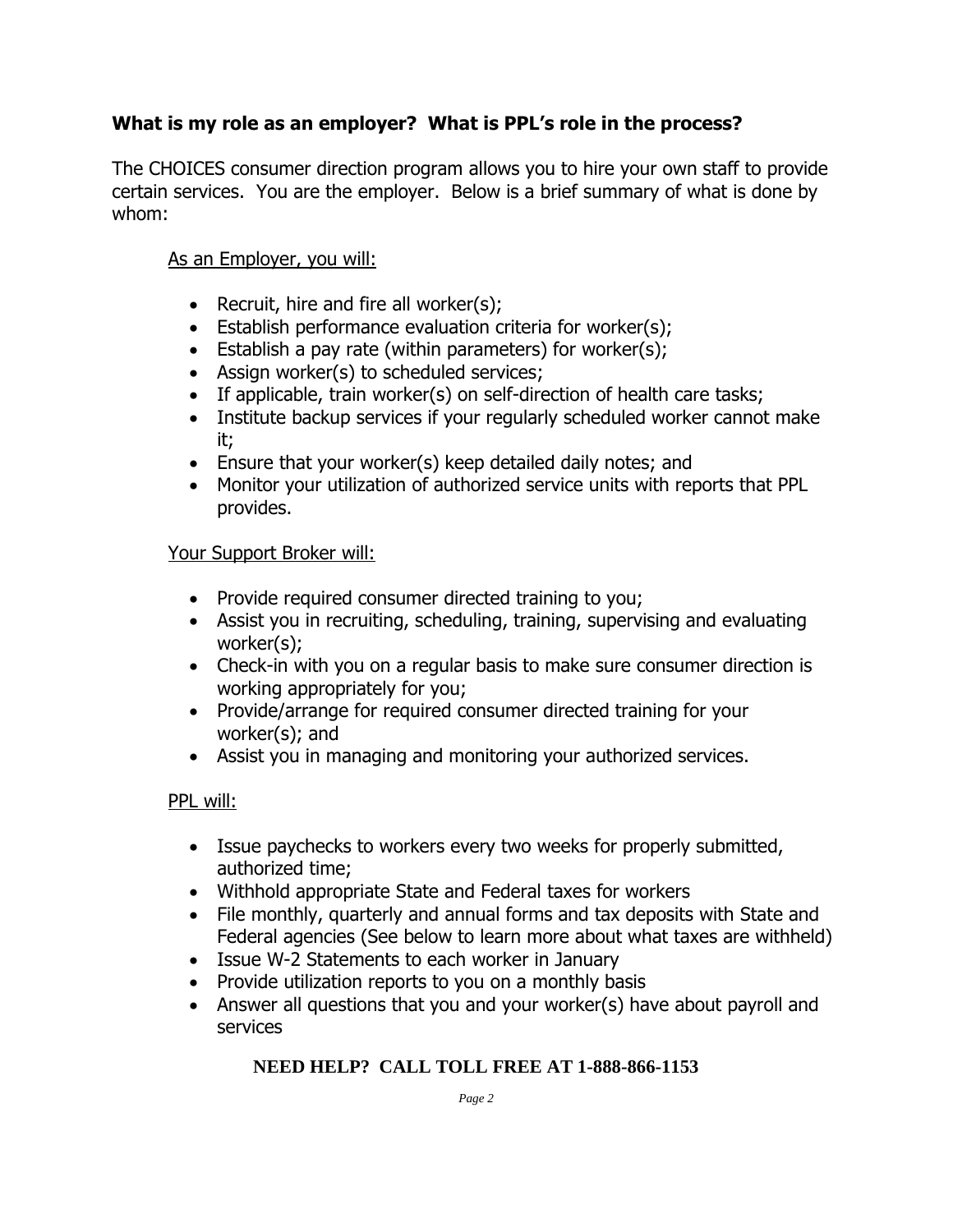#### Your MCO Care Coordinator will:

- Establish your plan of care;
- Authorize consumer directed services;
- Schedule consumer directed services; and
- Serve as point of contact for non-consumer directed services.

#### **Do my workers have to complete paperwork too?**

Yes. Workers must complete a separate PPL packet for each employer who employs them, even if the employers live in the same home. Workers also have to complete required training and pass several registry checks and a background check.

#### **Why do I need to sign the USCIS Form I-9 for my workers?**

Federal law requires all employers complete the I-9 with their employees. The USCIS Form I-9 certifies that your workers are eligible to work in the United States. Your workers will bring the I-9 to you. You must verify the worker's identity by confirming that all verifications required were presented to you. You must not sign the I-9 unless you have seen official documents which confirm their identity.

#### **Will I be required to pay for services out of my own pocket?**

No. Consumer directed services are funded out of the CHOICES program. Your worker(s) will be paid with these funds. Please keep in mind that the CHOICES program does not pay worker(s) bonuses or cover vacation time. Payment is strictly for authorized time worked.

#### **Will I ever receive letters from the IRS and Department of Revenue?**

Possibly. Now that you are an employer, you may receive letters and forms from the IRS, Tennessee Department of Revenue and Tennessee Department of Labor and Workforce Development. Public Partnerships does not receive all of these mailings because you are the employer of record with the taxing agencies. It is your responsibility as an employer to forward this information onto Public Partnerships and we will respond to the taxing agencies accurately and timely.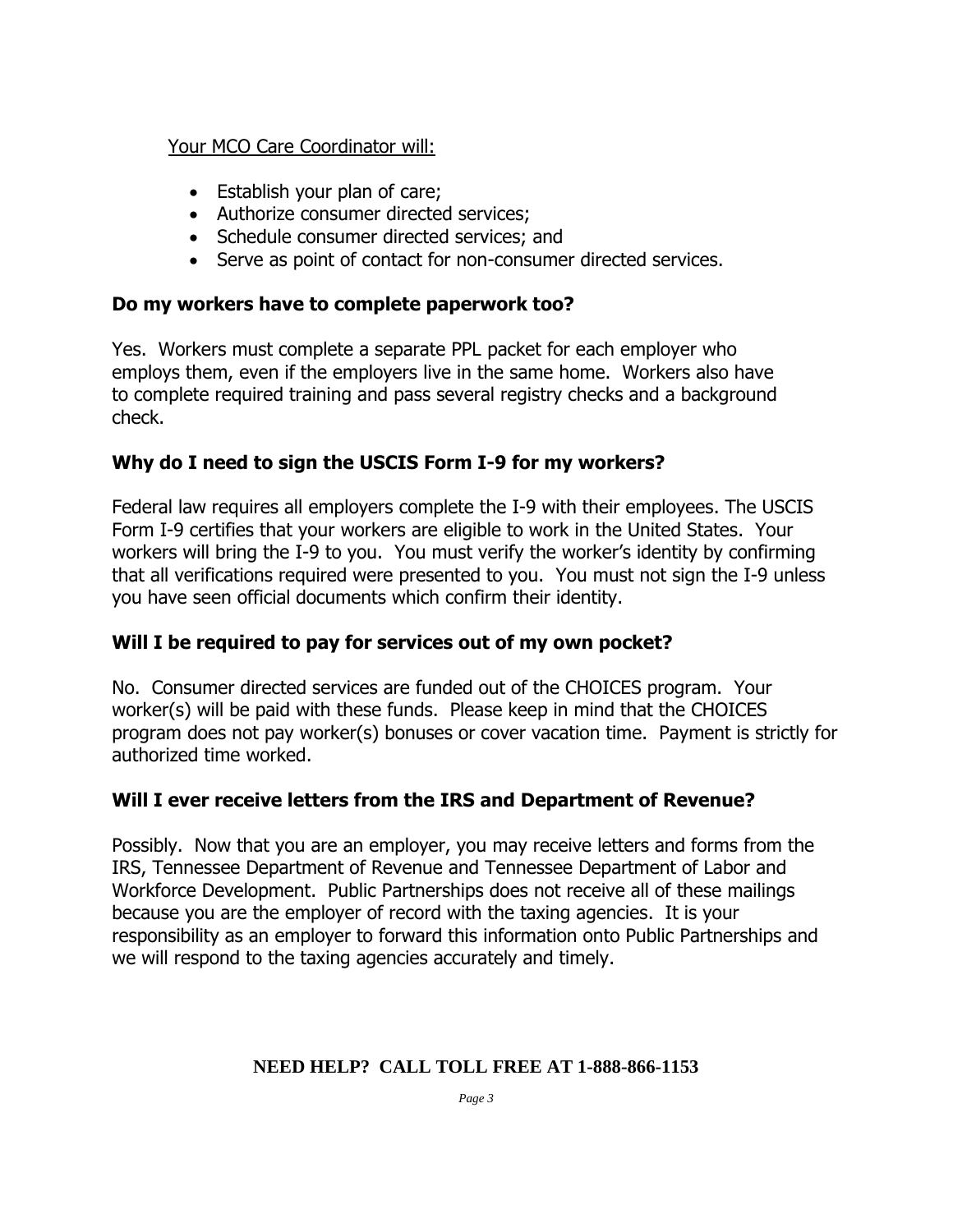#### **What taxes are withheld for each of my workers?**

Public Partnerships will withhold Social Security, Medicare (FICA), and Federal income taxes from worker's paychecks. Some worker(s) may be exempt from FICA taxes as a result of their relationship with you, their employer. (PPL provides information regarding this exemption in the employee packet.) A summary of all worker tax withholdings will appear on their paycheck stub. PPL will prepare and mail a W-2 Wage Statement to each worker in January.

#### **Do employers pay taxes too?**

Yes. These tax payments are made with CHOICES funds. Employers must match each worker's Social Security and Medicare (FICA) contribution. In addition, you must pay federal and state unemployment insurance contributions for workers. As your agent, PPL will complete all this paperwork, and send you regular reports.

#### **Does this program offer workers compensation?**

No. In the state of Tennessee, according to Tennessee Code 50-6-106, the Worker's Compensation Law does not apply to domestic servants and employers of domestic servants and in cases where fewer than five persons are regularly employed. Consumer Directed workers are defined as domestic servants in this law. Workers compensation cases are rare in consumer directed program; however, any incidents should be covered by your homeowner's or renter's insurance policy.

#### **Questions?**

**Public Partnerships encourages you to call us at 1-888-866-1153 if you have any questions regarding payroll requirements or the process in general.** If necessary, PPL staff is available to help walk you through the forms over the phone. We look forward to working with you!

Sincerely,

PPL, your FEA 1-888-866-1153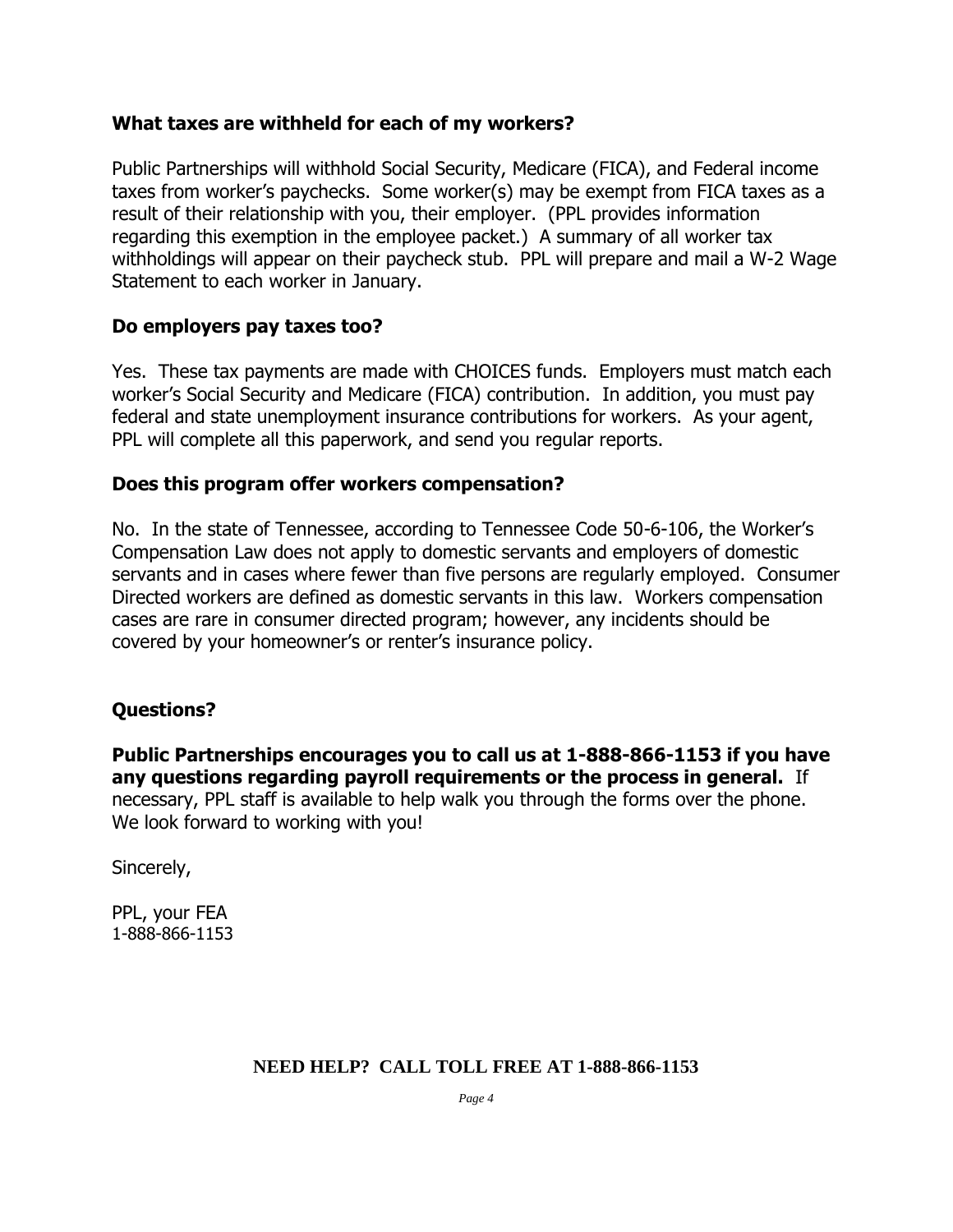**Public Partnerships, LLC Financial Administrator** One Cabot Road, Suite 102 Medford MA, 02155



**Toll Free Numbers Phone:** 1-888-866-1153 **TTY**: 1-800-360-5899 **Administrative Fax:** 1-877-432-4105 Choices.agp@pcgus.com

# **CHOICES CONSUMER DIRECTION PROGRAM ENROLLMENT PACKET**

This packet contains:

- 1. An Employer Tax Form Packet. This packet contains tax forms that the individual named on the forms needs to sign or mark and date. It also contains explanations of the tax forms to help you fill them out.
- 2. <u>Two Employment Packets.</u> These packets are to be completed and signed by your worker(s). Instructions on completing the forms are included in the packet.
- 3. Three manila envelopes. These are for you to send back your employer tax forms and to provide to your worker(s) for them to send back their employment forms.
- 4. An Employer Poster Packet. By law, each employer should have these forms available to employees for informational purposes. Please keep them in a location that is accessible to your employees.

Your Support Broker will contact you to help you fill out these forms. If you choose to fill them out by yourself and have questions please do not hesitate to call our customer service line for help at **1-888-866-1154.**

# **WELCOME TO CONSUMER DIRECTION!**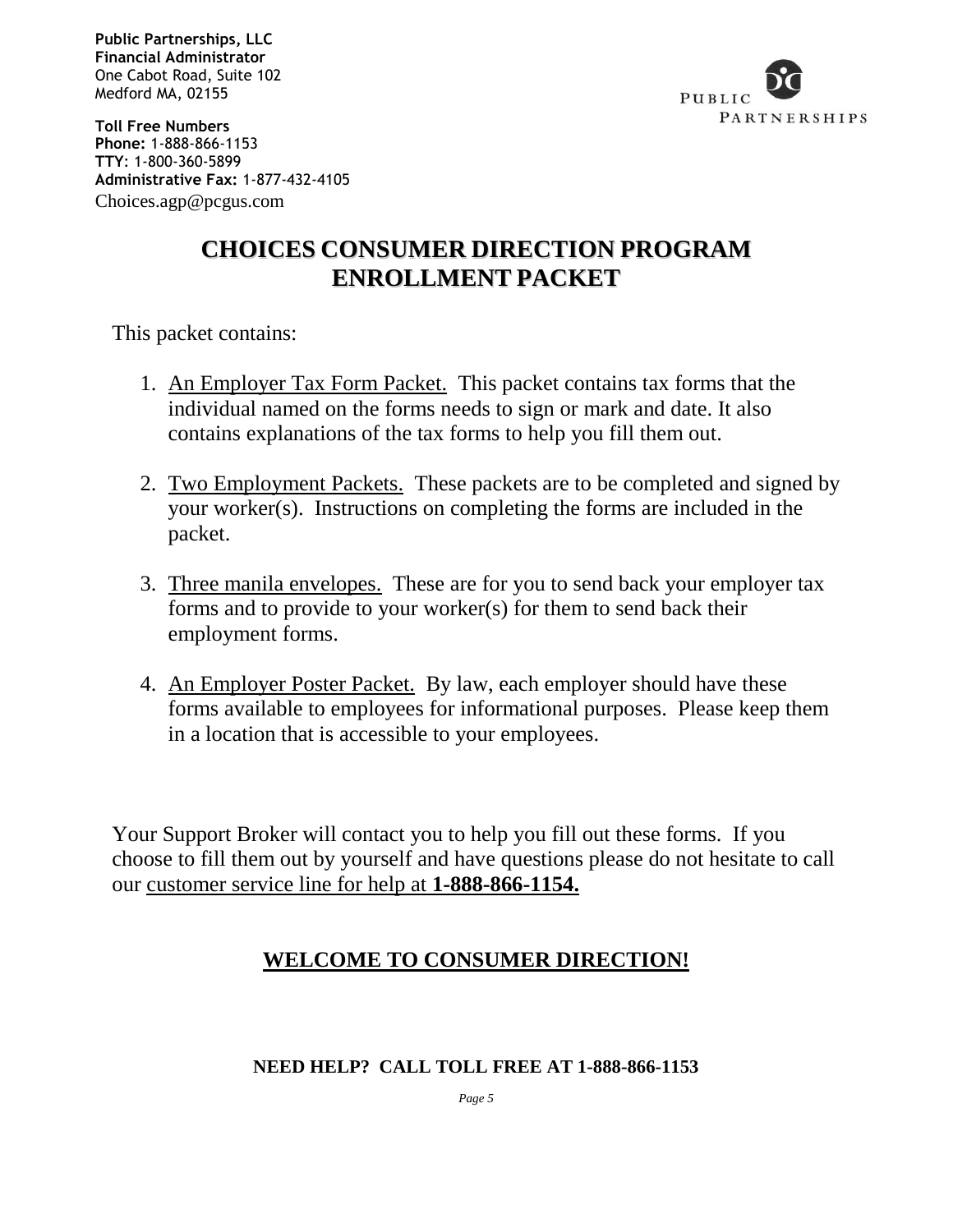# **IRS FORM SS-4 Application for Employer Identification Number**

#### **What is it for?**

This form tells the IRS that you are going to be an employer and is used to obtain an Employer Identification Number (EIN) from the IRS. This EIN is used to open state employer accounts and designate all tax deposit and filing responsibility to PPL.

#### **Why isn't my address listed on lines 4a and 4b?**

Lines 4a and 4b ask for the mailing address to be attached to this employer account. PPL does not intend to burden you with IRS paperwork. By establishing PPL's address as the mailing address on your employer account, PPL ensures that you will not receive IRS paperwork relating to this program at your home.

# **Who are the people listed in the 'Third Party Designee' section?**

Those are PPL staff members who are

| $F_{\text{cm}}$ SS-4<br>Flox February 2006<br>inani el Va Trassurg<br>Desar |                                                                                                                                    |                                                                                                                              | Application for Employer Identification Number<br>(For use by ersployers, corporations, partnerships, trusts, estates, ohurokes,<br>"government agencies, indian tribal entities, certain individuals, and others.) |                              |                                |                                                          |                                                          |                 | OMB No. 1545-8089   |                                                   |                  |
|-----------------------------------------------------------------------------|------------------------------------------------------------------------------------------------------------------------------------|------------------------------------------------------------------------------------------------------------------------------|---------------------------------------------------------------------------------------------------------------------------------------------------------------------------------------------------------------------|------------------------------|--------------------------------|----------------------------------------------------------|----------------------------------------------------------|-----------------|---------------------|---------------------------------------------------|------------------|
|                                                                             |                                                                                                                                    |                                                                                                                              |                                                                                                                                                                                                                     |                              |                                |                                                          |                                                          |                 | ъN                  |                                                   |                  |
|                                                                             | <b>Remove Red</b>                                                                                                                  |                                                                                                                              | In the expansive instructions for each line.<br>Legal name of entity for isolvicked for whom the EN in being regressed                                                                                              |                              |                                |                                                          | In Keep a copy for your records.                         |                 |                     |                                                   |                  |
|                                                                             |                                                                                                                                    |                                                                                                                              | <b>Employer First and Last Name</b>                                                                                                                                                                                 |                              |                                |                                                          |                                                          |                 |                     |                                                   |                  |
|                                                                             |                                                                                                                                    |                                                                                                                              | 2 Trade name of business (F different from name on line 1)                                                                                                                                                          |                              |                                |                                                          | Reacultor, administrator, trustee, "care of" name        |                 |                     |                                                   |                  |
|                                                                             |                                                                                                                                    |                                                                                                                              |                                                                                                                                                                                                                     |                              |                                |                                                          | PUBLIC PARTNERSHIPS, LLC                                 |                 |                     |                                                   |                  |
| <b>Altegio</b>                                                              |                                                                                                                                    |                                                                                                                              | 4s Maling address (room, apt., suite ro. and street, or P.O. box)                                                                                                                                                   |                              |                                |                                                          | Sa Street ackleam (Holtlerest (Do not enter a P.O. box.) |                 |                     |                                                   |                  |
| print                                                                       |                                                                                                                                    | 6 Admiral's Way                                                                                                              |                                                                                                                                                                                                                     |                              | <b>Employer Street Address</b> |                                                          |                                                          |                 |                     |                                                   |                  |
|                                                                             |                                                                                                                                    |                                                                                                                              | 4b City, state, and ZIP code                                                                                                                                                                                        |                              |                                | 5b City, state, and ZIP code                             |                                                          |                 |                     |                                                   |                  |
| ŏ                                                                           |                                                                                                                                    |                                                                                                                              | Chelsea, MA 02150                                                                                                                                                                                                   |                              |                                | Employer city, state, and ZIP                            |                                                          |                 |                     |                                                   |                  |
| ĝ                                                                           | County and state where principal business is located                                                                               |                                                                                                                              |                                                                                                                                                                                                                     |                              |                                |                                                          |                                                          |                 |                     |                                                   |                  |
|                                                                             |                                                                                                                                    |                                                                                                                              | 7s Name of principal officer, general partner, grantor, owner, or trantor                                                                                                                                           |                              | 7b GOM, ITH, or EN             |                                                          |                                                          |                 |                     |                                                   |                  |
|                                                                             |                                                                                                                                    |                                                                                                                              | <b>Employer First and Last Name</b>                                                                                                                                                                                 |                              |                                |                                                          |                                                          |                 | <b>Employer SSN</b> |                                                   |                  |
|                                                                             |                                                                                                                                    |                                                                                                                              | Ga Type of estity is back only one box)                                                                                                                                                                             |                              |                                |                                                          | Estate (SSN of deaschat)                                 |                 |                     |                                                   |                  |
|                                                                             |                                                                                                                                    |                                                                                                                              | Cole proprision (SSN) _                                                                                                                                                                                             | <b>SSN</b>                   |                                |                                                          | Plan administrator (DSN)                                 |                 |                     |                                                   |                  |
|                                                                             | Patrentip                                                                                                                          |                                                                                                                              | Corporation (enter form sumber to be filed) a-                                                                                                                                                                      |                              |                                |                                                          | Trust (SGN of grastor)<br><b>Batterial Guard</b>         |                 |                     | Giatellocal government                            |                  |
|                                                                             |                                                                                                                                    |                                                                                                                              | Personal service corporation                                                                                                                                                                                        |                              |                                |                                                          | Farmen' cooperative E Federal government/military        |                 |                     |                                                   |                  |
|                                                                             |                                                                                                                                    |                                                                                                                              | Church or church-controlled organization                                                                                                                                                                            |                              |                                |                                                          | $\Box$ REMO:                                             |                 |                     | Indian tribal governments/enterprises             |                  |
|                                                                             |                                                                                                                                    |                                                                                                                              | Other nonprofit organization (specify) F                                                                                                                                                                            |                              |                                |                                                          | Group Exemption Number (GER) P                           |                 |                     |                                                   |                  |
|                                                                             |                                                                                                                                    | Other (spacing in                                                                                                            |                                                                                                                                                                                                                     |                              |                                |                                                          |                                                          |                 |                     |                                                   |                  |
|                                                                             |                                                                                                                                    |                                                                                                                              | 6b F a corporation, surre the state or foreign country Olste<br>(T applicable) where iscorporated                                                                                                                   |                              |                                |                                                          |                                                          | Foreign coesity |                     |                                                   |                  |
|                                                                             |                                                                                                                                    |                                                                                                                              |                                                                                                                                                                                                                     |                              |                                |                                                          |                                                          |                 |                     |                                                   |                  |
|                                                                             |                                                                                                                                    |                                                                                                                              | Reserve for applying (check only cas bow)                                                                                                                                                                           |                              |                                |                                                          | □ Вавива разрове (вресії) разрова) в-                    |                 |                     |                                                   |                  |
|                                                                             |                                                                                                                                    | $\Box$ Changed type of organization (specify new type) $\mu$ .<br>Obried see business (specify type) ><br>HOUSEHOLD EMPLOYER |                                                                                                                                                                                                                     |                              |                                |                                                          |                                                          |                 |                     |                                                   |                  |
|                                                                             |                                                                                                                                    | Perchannel going business<br>□ Created a trust (specifylype) ≥ .<br>Hired employees (Cleck the box and use line 12.)         |                                                                                                                                                                                                                     |                              |                                |                                                          |                                                          |                 |                     |                                                   |                  |
|                                                                             |                                                                                                                                    | Complance with IRS withholding regulations<br>п<br>Created a peasics plus (specifytype) >                                    |                                                                                                                                                                                                                     |                              |                                |                                                          |                                                          |                 |                     |                                                   |                  |
|                                                                             |                                                                                                                                    | Other (specify) >                                                                                                            |                                                                                                                                                                                                                     |                              |                                |                                                          |                                                          |                 |                     |                                                   |                  |
| ٠ñ                                                                          |                                                                                                                                    |                                                                                                                              | Date bestress studed or scquired jmonth, day, year). See instructions.                                                                                                                                              |                              |                                |                                                          | 11 Cleang menth of accounting year                       |                 |                     |                                                   |                  |
| 12                                                                          | 01/01/2007                                                                                                                         |                                                                                                                              |                                                                                                                                                                                                                     |                              |                                |                                                          | DECEMBER                                                 |                 |                     |                                                   |                  |
|                                                                             |                                                                                                                                    |                                                                                                                              | First date wages or annuities were paid (mosth, ciny, year). Note, if applicant is a withholding agent, enter date income will timt be paid to                                                                      |                              |                                |                                                          |                                                          |                 |                     |                                                   |                  |
| 13                                                                          |                                                                                                                                    |                                                                                                                              | Highest number of employees expected in the next 12 months (enter -0- if none).                                                                                                                                     |                              |                                |                                                          |                                                          | Agricultural    |                     | Housebold                                         | Other            |
|                                                                             | Do you                                                                                                                             |                                                                                                                              | so pact to have \$1,000 or less in employment tax liability for the calendar                                                                                                                                        |                              |                                |                                                          |                                                          |                 |                     |                                                   |                  |
|                                                                             |                                                                                                                                    |                                                                                                                              | year? The Mo. (if you expect to pay \$4,000 or less in wages, you can mark year)                                                                                                                                    |                              |                                |                                                          |                                                          |                 |                     | з                                                 |                  |
|                                                                             |                                                                                                                                    |                                                                                                                              | Check eas bow that best describes the principal activity of your business. [1] Health case & social assistance [1] Wholesale-spenkterolar                                                                           |                              |                                |                                                          |                                                          |                 |                     |                                                   |                  |
|                                                                             |                                                                                                                                    |                                                                                                                              | □ Construction □ Rental & leasing □ Transportation & warehousing □ Accommodation & local service □ Wholesale-ofter                                                                                                  |                              |                                |                                                          |                                                          |                 |                     |                                                   | <b>District</b>  |
|                                                                             |                                                                                                                                    |                                                                                                                              | Real estate Manufacturing                                                                                                                                                                                           | <b>E</b> Finance & Insurance |                                |                                                          | T Ofter (specify) Household Employer w/ Employer Agent   |                 |                     |                                                   |                  |
| 15                                                                          |                                                                                                                                    |                                                                                                                              | indicate principal line of merchandiae noid, apacific countraction work does, products produced, or nervises provided.                                                                                              |                              |                                |                                                          |                                                          |                 |                     |                                                   |                  |
| <b>15a</b>                                                                  |                                                                                                                                    |                                                                                                                              | HIRE EMPLOYEES FOR IN-HOUSE CARE<br>Has the applicant ever applied for an employer identification number for this or any other business?                                                                            |                              |                                |                                                          |                                                          |                 |                     | <b>Yes</b>                                        | <b>No</b>        |
|                                                                             |                                                                                                                                    |                                                                                                                              | Note. If "Yes," please complete from 16b and 10c.                                                                                                                                                                   |                              |                                |                                                          |                                                          |                 |                     |                                                   |                  |
| 186                                                                         | Legal name in                                                                                                                      |                                                                                                                              | If you checked "Yea" on line 15a, give applicant's legal name and tode name shows on prior application if different from line 1 or 2 above.                                                                         |                              |                                | Trade same >                                             |                                                          |                 |                     |                                                   |                  |
| 160                                                                         |                                                                                                                                    |                                                                                                                              | Approximate date when, and city and state where, the application was filed. Enter previous employer identification number if locave.                                                                                |                              |                                |                                                          |                                                          |                 |                     |                                                   |                  |
|                                                                             |                                                                                                                                    |                                                                                                                              | Asceco imate date when filed (mo., day, year) [                                                                                                                                                                     |                              |                                | City and state where filed                               |                                                          |                 | <b>IPrecise EN</b>  |                                                   |                  |
|                                                                             |                                                                                                                                    |                                                                                                                              |                                                                                                                                                                                                                     |                              |                                |                                                          |                                                          |                 |                     |                                                   |                  |
|                                                                             |                                                                                                                                    |                                                                                                                              | Complets this section carly if you want to sufforce the named individual to receive the entity's GIN and answer questions about the completion of this form.                                                        |                              |                                |                                                          |                                                          |                 |                     |                                                   |                  |
|                                                                             | <b>Third</b>                                                                                                                       | Designee's name                                                                                                              |                                                                                                                                                                                                                     |                              |                                |                                                          |                                                          |                 |                     | Casignaels (silephone mumber (include some code)  |                  |
|                                                                             | Agent Staff: Halins Kisiel, Vaneesa Stone, Thomas Collins of Public Partnershipe, LLC<br>Party<br>Designee<br>Address and ZIP code |                                                                                                                              |                                                                                                                                                                                                                     |                              |                                | 617 1426-2026<br>Designer's for number (holizie systems) |                                                          |                 |                     |                                                   |                  |
|                                                                             |                                                                                                                                    |                                                                                                                              | 6 Admiral's Way Chelses, MA 02150                                                                                                                                                                                   |                              |                                |                                                          |                                                          |                 |                     |                                                   |                  |
|                                                                             |                                                                                                                                    |                                                                                                                              | Undergenalise of perjury, I-factory fitablises continud fits systemize, and to the basic implementation and ballet, it is free, correct, and complete.                                                              |                              |                                |                                                          |                                                          |                 |                     | Applicant's injustine exercise include attention. |                  |
|                                                                             |                                                                                                                                    |                                                                                                                              | Now and this type or print clearly) in Employer First and Last Name Household Employer                                                                                                                              |                              |                                |                                                          |                                                          |                 |                     |                                                   | Employer Phone # |
|                                                                             |                                                                                                                                    |                                                                                                                              |                                                                                                                                                                                                                     |                              |                                |                                                          |                                                          |                 |                     | Applicant's fax number include amo occiti         |                  |
|                                                                             |                                                                                                                                    |                                                                                                                              |                                                                                                                                                                                                                     |                              |                                |                                                          |                                                          |                 |                     |                                                   |                  |

experienced obtaining EINs on behalf of employers. These three individuals are the only people who can obtain an EIN on your behalf.

#### **What lines do I complete?**

PPL has completed the SS-4 in a way that notifies the IRS that even though you will be the official employer of your workers, you will be using PPL to file and deposit your employer taxes. If you have applied for an EIN in the past, complete lines 16a, 16b and 16c. You also must sign and date the bottom of the form.

#### **NEED HELP? CALL TOLL FREE AT 1-888-866-1153**



**CHOICES NEW EMPLOYER PACKET 1-888-866-1153 Page 5**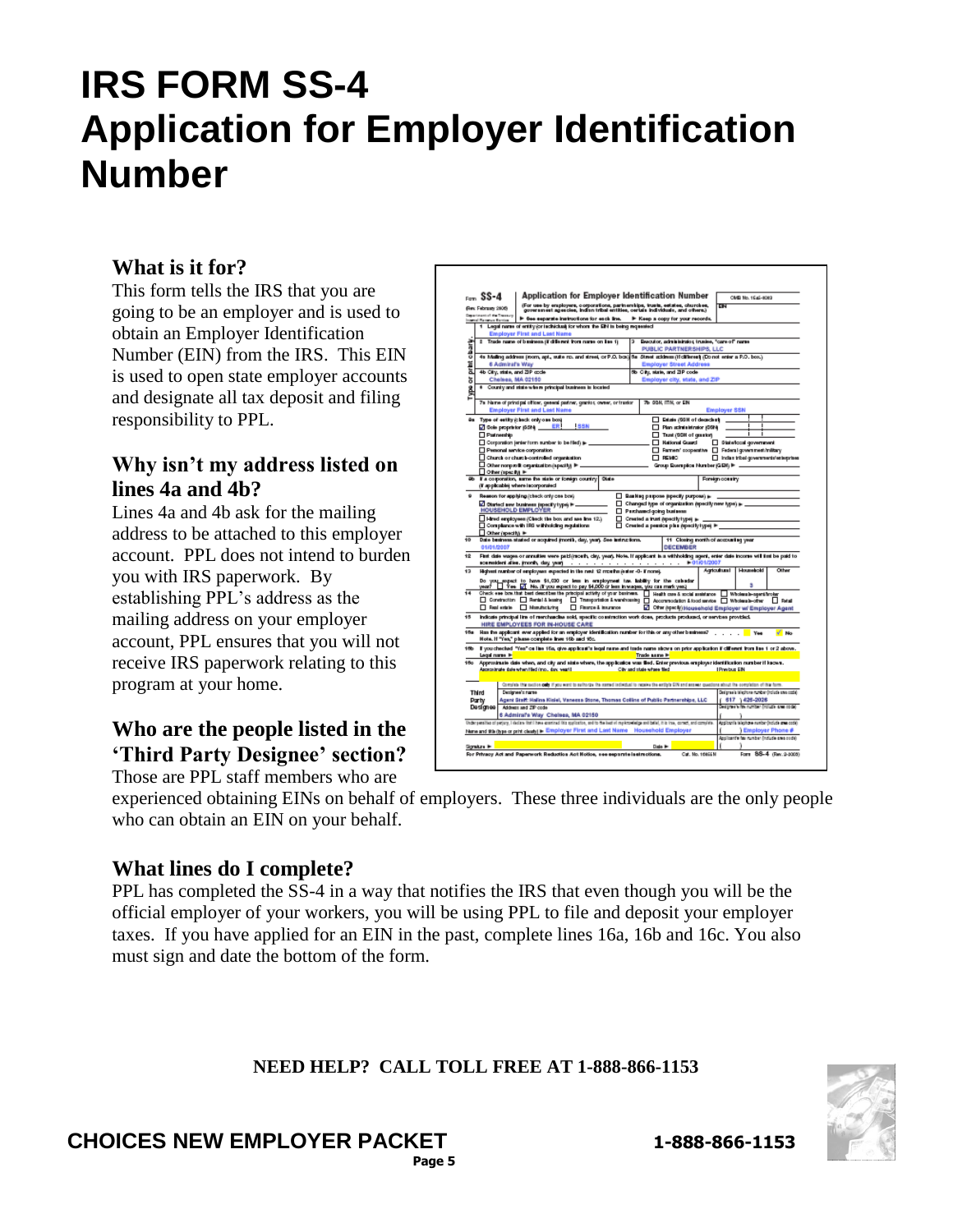# **State of Tennessee Department of Labor and Workforce Development Report to Determine Status Application for Employer Number**

### **What is it for?**

Every new business that starts up in Tennessee is required to file Form LB-0441, Report to Determine Status Application for Employer Number, so that the Employment Security Division of the State of Tennessee Department of Labor and Workforce Development can determine whether or not the employer is subject to the state unemployment tax. This form is also used to obtain an Employer Account Number.

#### **Will I have to pay for my employee's unemployment benefits?**

No. Employer taxes are paid on you behalf by PPL with funds that support the CHOICES consumer direction program.

#### **Some lines are already filled out – is this ok?**

|                                                           | EMPLOYER SERVICES<br>TN DEPT OF LABOR AND WORKFORCE DEV<br><b>ROLLYWELFRIENELEGALEMENWAY ATH R. DOR</b><br>6451741-2480                                                                                                                                                                                                                                                                                                                                                   | FAX (815) 741-7214 |                                                                                                                                | <b>REPORT TO DETERMINE STATUS</b><br><b>APPLICATION FOR EMPLOYER NUMBER</b>        |                                                                                | OFFICIAL USE ONLY                                     |                                         |              |
|-----------------------------------------------------------|---------------------------------------------------------------------------------------------------------------------------------------------------------------------------------------------------------------------------------------------------------------------------------------------------------------------------------------------------------------------------------------------------------------------------------------------------------------------------|--------------------|--------------------------------------------------------------------------------------------------------------------------------|------------------------------------------------------------------------------------|--------------------------------------------------------------------------------|-------------------------------------------------------|-----------------------------------------|--------------|
|                                                           | .Enler Federal Number, Business Name and Address                                                                                                                                                                                                                                                                                                                                                                                                                          |                    |                                                                                                                                | Tennessee   D#                                                                     | <b>M No.</b>                                                                   | 94.07                                                 | County                                  | Area         |
| Federal Number                                            |                                                                                                                                                                                                                                                                                                                                                                                                                                                                           |                    |                                                                                                                                |                                                                                    |                                                                                |                                                       |                                         |              |
|                                                           | Employer Name Employer First and Last Name                                                                                                                                                                                                                                                                                                                                                                                                                                |                    |                                                                                                                                | Link Org.                                                                          | <b>First Employment</b>                                                        | District Indulus                                      |                                         | Date         |
| Trade Name                                                |                                                                                                                                                                                                                                                                                                                                                                                                                                                                           |                    |                                                                                                                                | Corre Year                                                                         | <b>NAICS</b>                                                                   | <b>M-NAICG</b>                                        |                                         | <b>M-SIC</b> |
|                                                           | Maling Address Public Partnerships, LLC<br>6 Admiral's Way                                                                                                                                                                                                                                                                                                                                                                                                                |                    |                                                                                                                                | Previous No.                                                                       | <b>BOC</b>                                                                     | <b>ALL YEARS</b><br>$\overline{w}$ and $\overline{w}$ |                                         |              |
| Employer Street Address<br>Employer city, state, and ZIP. | Chelsea, MA 02150<br>PHYSICAL BUSINESS ADDRESS in Tennessee (Iditionant from above:                                                                                                                                                                                                                                                                                                                                                                                       |                    |                                                                                                                                | PHONE: [                                                                           | <b>Employer Phone</b><br>FAX: ( Employer Fax<br>E-MAIL ADDRESS: Employer Email |                                                       |                                         |              |
|                                                           |                                                                                                                                                                                                                                                                                                                                                                                                                                                                           |                    | <b>OYES XINO</b>                                                                                                               | HYes, Tennessee lipense number                                                     |                                                                                |                                                       |                                         |              |
|                                                           | 2. In your organization a Staff Leasing Company?<br>System of primarily a location of a student of a student                                                                                                                                                                                                                                                                                                                                                              |                    | <b>OYES XONO</b>                                                                                                               |                                                                                    |                                                                                |                                                       |                                         |              |
|                                                           | 3. CHECK (X) FOR HOF OR CAN ZATION                                                                                                                                                                                                                                                                                                                                                                                                                                        |                    | 4. Name of Owner, Partners, Corporate Officers<br>(Filipard Managed), Gormenl Partners<br>(Attach separate sheet if necessary) | Limited Liability Company Members and Managers                                     | Social Security Number                                                         |                                                       | <b>Dauide réal Address</b><br>and Phone |              |
| <b>XI INDIVIDUAL</b><br><b>D PARTNERSHIP</b>              |                                                                                                                                                                                                                                                                                                                                                                                                                                                                           |                    | <b>Employer First and Last Name</b>                                                                                            |                                                                                    | Employer SSN                                                                   |                                                       | Employer city, state, and 201           |              |
| <b>CORPORATION</b><br>n                                   |                                                                                                                                                                                                                                                                                                                                                                                                                                                                           |                    |                                                                                                                                |                                                                                    |                                                                                |                                                       | <b>Employer Phone</b>                   |              |
|                                                           | <b>EL LIMITED LIABILITY COMPANY</b>                                                                                                                                                                                                                                                                                                                                                                                                                                       |                    |                                                                                                                                |                                                                                    |                                                                                |                                                       |                                         |              |
|                                                           | <b>D. LIMTED PARTNERSHIP</b>                                                                                                                                                                                                                                                                                                                                                                                                                                              |                    |                                                                                                                                |                                                                                    |                                                                                |                                                       |                                         |              |
| <b>D OTHER</b>                                            |                                                                                                                                                                                                                                                                                                                                                                                                                                                                           |                    |                                                                                                                                |                                                                                    |                                                                                |                                                       |                                         |              |
|                                                           | NOTE: If a Limited Liability Company, are you treated by IRS as a(n) [I] Individual Proprietorship                                                                                                                                                                                                                                                                                                                                                                        |                    |                                                                                                                                |                                                                                    |                                                                                | □ Partnership or as a □ Corporation                   |                                         |              |
|                                                           | 6. Name of person responsible for payrol records Public Partnerships, LLC                                                                                                                                                                                                                                                                                                                                                                                                 |                    |                                                                                                                                |                                                                                    |                                                                                | Phone Number 617-426-2026                             |                                         |              |
|                                                           | 6. A. Number of workers you have employed (will employ) in TN $\frac{3}{2}$                                                                                                                                                                                                                                                                                                                                                                                               |                    |                                                                                                                                |                                                                                    | D. An you presently reporting for UI . purposes is a soften state?             |                                                       |                                         |              |
|                                                           |                                                                                                                                                                                                                                                                                                                                                                                                                                                                           |                    | /2007                                                                                                                          |                                                                                    | YES EIND & Flex, which state?                                                  |                                                       |                                         |              |
|                                                           |                                                                                                                                                                                                                                                                                                                                                                                                                                                                           |                    |                                                                                                                                |                                                                                    |                                                                                |                                                       |                                         |              |
|                                                           | El. Daievyou tiast employed (will employ) a worker is TH 01 / 01<br>C. Date you fint paid (will pay) a worker is Tennessee. <mark> 01 </mark>                                                                                                                                                                                                                                                                                                                             |                    | $12007 -$                                                                                                                      | Date /                                                                             | E. If a corporation, give Date and State of Incorporation.                     | / State DNo.                                          |                                         |              |
|                                                           | 7. REGULAR BUSINESS EMPLOYMENT (SERARATE REPORTS MUST BE FILED FOR EACH CALENDAR QUARTER IN WACH WAGES WERE RADI<br>A. Have you employed or do you expect to employ at least one worker in twenty different calendar weeks during a calendar year? YES [3] NO [3]<br>(Files, give earliest month and year the twentieth week occurred (will occur). MONTH ______________<br>E. Have you had or do you expect to have a quarterly payroll of \$1,500 or more? YES [] NO [] |                    |                                                                                                                                |                                                                                    |                                                                                |                                                       |                                         |              |
|                                                           | If You, give earliest quarter and year this occurred (will occur). QUARTER                                                                                                                                                                                                                                                                                                                                                                                                |                    |                                                                                                                                |                                                                                    | <b>YEAR</b>                                                                    |                                                       |                                         |              |
| <b>&amp; HOUSEHOLD EMPLOYMENT</b>                         |                                                                                                                                                                                                                                                                                                                                                                                                                                                                           |                    |                                                                                                                                | SERARATE REPORTS MUST BE FILED FOR EACH CALENDAR QUARTER IN WHICH WAGES WER EPAID! | NO EL                                                                          |                                                       |                                         |              |
|                                                           | A. Have you had or do you expect to have a \$1,000 quarterly payroll for domestic services? YES @                                                                                                                                                                                                                                                                                                                                                                         |                    |                                                                                                                                |                                                                                    | <b>YEAR 2007</b>                                                               |                                                       |                                         |              |
|                                                           | $WW$ es, give earliest quarter and year this occurred (will coour). QUARTER $\frac{1}{\sqrt{2}}$<br>a. ACRICULTURAL EMPLOYMENT / SERARATE REPORTS NUST BE FILED FOR EACH CALENDAR QUARTER IN WACH WACES WEREPADY                                                                                                                                                                                                                                                          |                    |                                                                                                                                |                                                                                    |                                                                                |                                                       |                                         |              |
|                                                           | A. Have you employed or do you expect to employ at least ten or more workers in some part of a day interesty different weeks claring a calendar year?                                                                                                                                                                                                                                                                                                                     |                    |                                                                                                                                |                                                                                    |                                                                                |                                                       | <b>YEAR</b>                             |              |
|                                                           | YES □ NO □ F‱, give earliest month and year this occurred (ed) occur). MONTH _____________________<br>E. Have you had or do you expect to have a quarterly payrol of \$20,000 or more? YES [] NO []                                                                                                                                                                                                                                                                       |                    |                                                                                                                                |                                                                                    |                                                                                |                                                       |                                         |              |
|                                                           | If You, give earliest quarter and year this occurred (will cocur). QUARTER_                                                                                                                                                                                                                                                                                                                                                                                               |                    |                                                                                                                                |                                                                                    | <b>YEAR</b>                                                                    |                                                       |                                         |              |
| each employee per year.                                   | Hyou answer Yes to any one of the questions 6D, 7, 8, 9, or 10F, you are liable for unemployment insurance premiums based on the first \$7,000 paid<br>Have you previously had an account with this department? YES EI                                                                                                                                                                                                                                                    |                    | NO IS                                                                                                                          |                                                                                    | AccountNumber                                                                  |                                                       |                                         |              |

Yes. PPL was able to complete these, and it will save you time and work. Some information, however, only you know. Please complete all of these sections and sign the form.

> **NEED HELP? CALL TOLL FREE AT 1-888-866-1153** *Page 7*

**CHOICES NEW EMPLOYER PACKET 1-888-866-1153 Page 6**

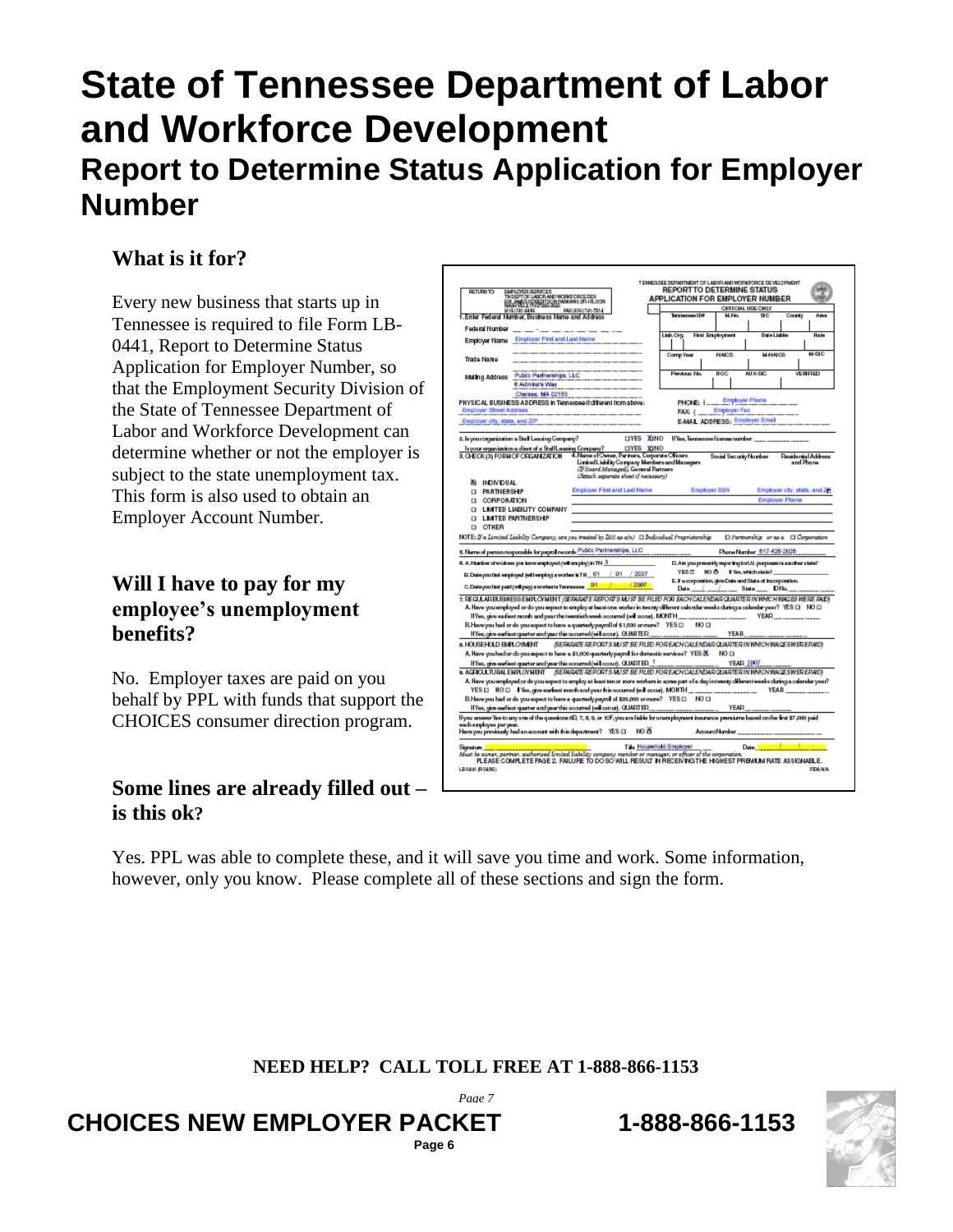# **IRS FORM 2678 Employer Appointment of Agent**

### **What is it for?**

signing this form, you authorize PPL to withhold taxes from your employees' IRS. With this form, you delegate the employer tax responsibility to PPL.

#### **If I appoint you as my agent with the IRS Form 2678, what will you be able to do?**

The IRS Form 2678 only allows us to withhold taxes from your employee's The 2678 does not authorize us to perform any other tax responsibilities.

# **when I sign the 2678?**

The IRS Form 2678 subjects PPL to all



provisions of law, including penalties that the employer incurs. When you authorize PPL as your agent with Form 2678, PPL is responsible *by law* for correctly representing you. PPL incurs any penalties of mis-filing or mis-depositing your employer taxes.

# **Does the IRS Form 2678 authorize you to file my personal income taxes?**

No. PPL only deposits withholding taxes for your employees. PPL cannot handle any of your personal income tax matters.

### **What sections do I complete?**

This form is completed for you. All you must do is sign and date the form in the spaces underneath section 5.

**NEED HELP**<br>**NEED HELP** 

**CHOICES NEW EMPLOYER PACKET 1-888-866-1153 Page 7**

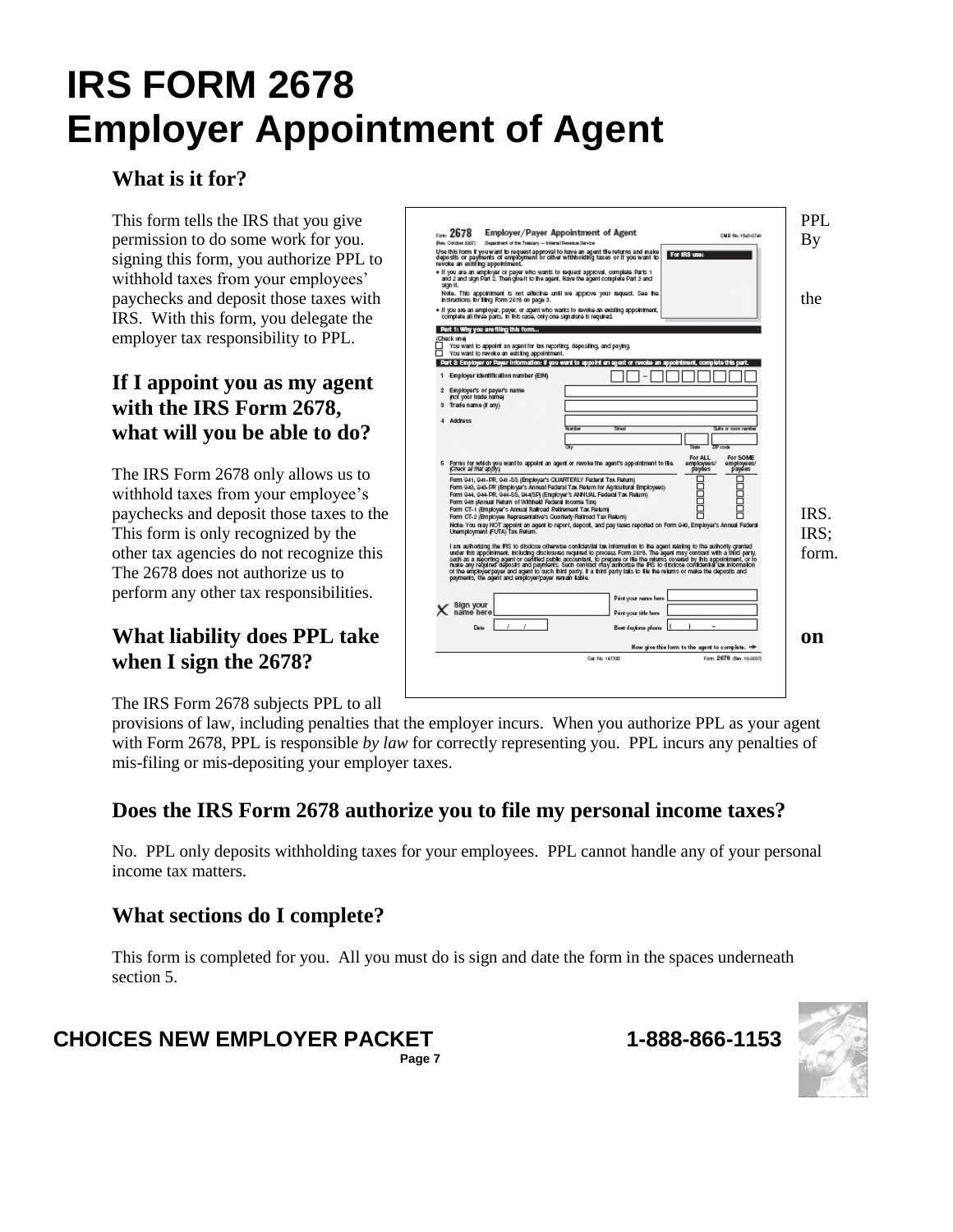# **IRS FORM 2848 Power of Attorney & Declaration of Representative**

#### **What is it for?**

This is a very limited Power of Attorney. This form tells the IRS that you authorize PPL's CPA Megan Rising to sign quarterly and annual employer tax withholding reports. This form also allows the IRS to establish PPL's address as the mailing address on your employer account.

### **Will the FI be able to get information about my personal income taxes now?**

No. This form does NOT allow PPL representatives to obtain any personal income tax information or sign for any personal income tax matters. PPL will only be able to sign the forms listed in Section 3 of the form.

#### **I make all decisions about my life. If I sign this, what decisions can PPL make for me**?

| $-2848$                                                                                                                                                                                                                        | <b>Power of Attorney</b><br>OAR No. 1441-0181                                                                                                                                                                                                                  |                                                                                                                                |                                                           |  |  |  |  |  |  |
|--------------------------------------------------------------------------------------------------------------------------------------------------------------------------------------------------------------------------------|----------------------------------------------------------------------------------------------------------------------------------------------------------------------------------------------------------------------------------------------------------------|--------------------------------------------------------------------------------------------------------------------------------|-----------------------------------------------------------|--|--|--|--|--|--|
|                                                                                                                                                                                                                                | and Declaration of Representative                                                                                                                                                                                                                              | <b>Part 80 Res Only</b>                                                                                                        |                                                           |  |  |  |  |  |  |
| <b>No. March 2010</b><br>Department of this Treasure                                                                                                                                                                           |                                                                                                                                                                                                                                                                | Pleasains of Dec.                                                                                                              |                                                           |  |  |  |  |  |  |
| > type or prait. > essites reparate autouchers.<br>Internal Reserve Tender<br>Sen _<br>Power of Attorney                                                                                                                       |                                                                                                                                                                                                                                                                |                                                                                                                                |                                                           |  |  |  |  |  |  |
| Telephone __<br>-11<br>Gestion: Form 2010 will not be incomed for any purpose other than representation before the IRS.<br>Funation:                                                                                           |                                                                                                                                                                                                                                                                |                                                                                                                                |                                                           |  |  |  |  |  |  |
| Taxpayer information. Taxpayer(s) raust sign and date this form on page 2, line it.<br>Dés .                                                                                                                                   |                                                                                                                                                                                                                                                                |                                                                                                                                |                                                           |  |  |  |  |  |  |
| Taxpayer manwisi and address                                                                                                                                                                                                   |                                                                                                                                                                                                                                                                | Social wourly numberist                                                                                                        | <b>Brasiover idea Wication</b>                            |  |  |  |  |  |  |
| ER FIRST NAME ER LAST HAME                                                                                                                                                                                                     |                                                                                                                                                                                                                                                                | 100 00 000                                                                                                                     | mariber                                                   |  |  |  |  |  |  |
| <b>STREET ADDRESS</b>                                                                                                                                                                                                          |                                                                                                                                                                                                                                                                |                                                                                                                                | sa I sessess                                              |  |  |  |  |  |  |
| CITY, STATE 23P CODE                                                                                                                                                                                                           |                                                                                                                                                                                                                                                                | Daytime telephone sumber                                                                                                       | Plan sumber (if applicable)                               |  |  |  |  |  |  |
| <b>MA 1999-0909</b><br>hereby appointing the following representative(s) as attorney(s)-in-fact.                                                                                                                               |                                                                                                                                                                                                                                                                |                                                                                                                                |                                                           |  |  |  |  |  |  |
|                                                                                                                                                                                                                                | 2 Representative(a) mast sign and data this form on page 2, Past 8.                                                                                                                                                                                            |                                                                                                                                |                                                           |  |  |  |  |  |  |
| Name and address                                                                                                                                                                                                               |                                                                                                                                                                                                                                                                |                                                                                                                                |                                                           |  |  |  |  |  |  |
| 148 State Street, 8th Floor                                                                                                                                                                                                    | Negan Rising, Public Partnerships, LLC                                                                                                                                                                                                                         | Telephone No. - 817-435-7300                                                                                                   |                                                           |  |  |  |  |  |  |
| Boston, MA 02109                                                                                                                                                                                                               |                                                                                                                                                                                                                                                                | Fig. No. 197-125-1256                                                                                                          | <b>D</b> Fig. No.<br>п                                    |  |  |  |  |  |  |
| Name and address                                                                                                                                                                                                               |                                                                                                                                                                                                                                                                | CAF No. __.____.______                                                                                                         |                                                           |  |  |  |  |  |  |
|                                                                                                                                                                                                                                |                                                                                                                                                                                                                                                                |                                                                                                                                |                                                           |  |  |  |  |  |  |
|                                                                                                                                                                                                                                |                                                                                                                                                                                                                                                                | Fax: No. ____<br>Check if new: Address [ Telephone No. [ ] Fax No.                                                             | п                                                         |  |  |  |  |  |  |
| Name and address                                                                                                                                                                                                               |                                                                                                                                                                                                                                                                |                                                                                                                                | CAF No. __ . ___ . ___ . ___ . ___ . ___ .                |  |  |  |  |  |  |
|                                                                                                                                                                                                                                |                                                                                                                                                                                                                                                                | Telephone No. ____________________                                                                                             |                                                           |  |  |  |  |  |  |
|                                                                                                                                                                                                                                |                                                                                                                                                                                                                                                                | Fax No. _<br>Check if new: Address I Telephone No. 1 Fax No.                                                                   |                                                           |  |  |  |  |  |  |
|                                                                                                                                                                                                                                |                                                                                                                                                                                                                                                                | to represent the bacauged is before the Internal Revenue Service for the following tax matters:                                |                                                           |  |  |  |  |  |  |
|                                                                                                                                                                                                                                |                                                                                                                                                                                                                                                                |                                                                                                                                |                                                           |  |  |  |  |  |  |
| 3 Tax methods                                                                                                                                                                                                                  |                                                                                                                                                                                                                                                                |                                                                                                                                |                                                           |  |  |  |  |  |  |
|                                                                                                                                                                                                                                | Type of Tax (Income, Employment, Escine, etc.)<br>or Ctril Penalty (see the instructions for line S)                                                                                                                                                           | Tax Form Number<br>(10.40, Kel., 720, etc.)                                                                                    | Yuatio's or Periodist<br>has the instructions for line 31 |  |  |  |  |  |  |
| Payrull Tax                                                                                                                                                                                                                    |                                                                                                                                                                                                                                                                | \$40,041,900, WD, 1080, 1090.<br>6021 8022 2074 83xL 9090                                                                      | Quarters 1, 2, 3, 4 in 2006-2010                          |  |  |  |  |  |  |
|                                                                                                                                                                                                                                |                                                                                                                                                                                                                                                                |                                                                                                                                |                                                           |  |  |  |  |  |  |
|                                                                                                                                                                                                                                |                                                                                                                                                                                                                                                                |                                                                                                                                |                                                           |  |  |  |  |  |  |
|                                                                                                                                                                                                                                |                                                                                                                                                                                                                                                                |                                                                                                                                |                                                           |  |  |  |  |  |  |
|                                                                                                                                                                                                                                |                                                                                                                                                                                                                                                                | Specific sue not recorded on Gestralized Asthortzation File (GAF). If the power of attorney in for a specific use not recorded |                                                           |  |  |  |  |  |  |
|                                                                                                                                                                                                                                |                                                                                                                                                                                                                                                                | on CAF, check this box. See the instructions for Line 4. Specific esses est recorded on CAF, $\ldots \ldots \ldots$ .          |                                                           |  |  |  |  |  |  |
|                                                                                                                                                                                                                                | Acts authorized. The notesantistives are authorized to receive and inspect confidential tax information and to perform any<br>and all acts that I (we) can perform with respect to the tax matters described on line 9, for example, the authority to sign any |                                                                                                                                |                                                           |  |  |  |  |  |  |
| agreements, consents, or other documents. The authority close not include the power to receive return chucks (see line 6                                                                                                       |                                                                                                                                                                                                                                                                |                                                                                                                                |                                                           |  |  |  |  |  |  |
| below), the power to substitute and her representative, the power to sign certain selums, or the power to execute a sequestion of the selection of the selection of the selection of the selection of the selection of the sel |                                                                                                                                                                                                                                                                |                                                                                                                                |                                                           |  |  |  |  |  |  |
|                                                                                                                                                                                                                                |                                                                                                                                                                                                                                                                |                                                                                                                                |                                                           |  |  |  |  |  |  |
| partners.                                                                                                                                                                                                                      | Enceptions. An anencled tetan prepare cannot sign any document for a baqueer and may only represent taxpayers in<br>Imited studions. See Useanoled Return Preparer do page 3 of the Inductions. An encided actuary may only repre                              |                                                                                                                                |                                                           |  |  |  |  |  |  |
|                                                                                                                                                                                                                                | List ary specific additions or deletions to the acts otherwise authorized in this power of attorney: _ , ____ , ____ , ___                                                                                                                                     |                                                                                                                                |                                                           |  |  |  |  |  |  |
|                                                                                                                                                                                                                                |                                                                                                                                                                                                                                                                |                                                                                                                                |                                                           |  |  |  |  |  |  |
|                                                                                                                                                                                                                                |                                                                                                                                                                                                                                                                |                                                                                                                                |                                                           |  |  |  |  |  |  |
|                                                                                                                                                                                                                                |                                                                                                                                                                                                                                                                |                                                                                                                                |                                                           |  |  |  |  |  |  |
|                                                                                                                                                                                                                                | Receipt of refead checks. I you want to authorize a regresseriative narved on line 2 to receive, BUT NOT TO ENDORGE<br>OR GASH, return director, initial base ___________ and list the name of that representative below.                                      |                                                                                                                                |                                                           |  |  |  |  |  |  |
| Name of representative to receive seland check(s) i=                                                                                                                                                                           |                                                                                                                                                                                                                                                                |                                                                                                                                |                                                           |  |  |  |  |  |  |
|                                                                                                                                                                                                                                |                                                                                                                                                                                                                                                                | For Penncy actions Paperwerk Reservices seeings, see page a of the matractures. Call St. 1999 and                              | Form 2444 (Rev. 1-1930)                                   |  |  |  |  |  |  |

When you sign this, you give representatives of PPL permission to sign reports that it sends to the IRS and to your service providers. PPL cannot sign for you for any other purposes and cannot make any decisions about your life.

#### **What sections do I complete**?

PPL has complete most information for you. You only need to sign and date the form on the second page in Section 9.

#### **NEED HELP FREE AT 17 CALL TO 12 CALL TO 2008 CHOICES NEW EMPLOYER PACKET 1-888-866-1153 Page 8**

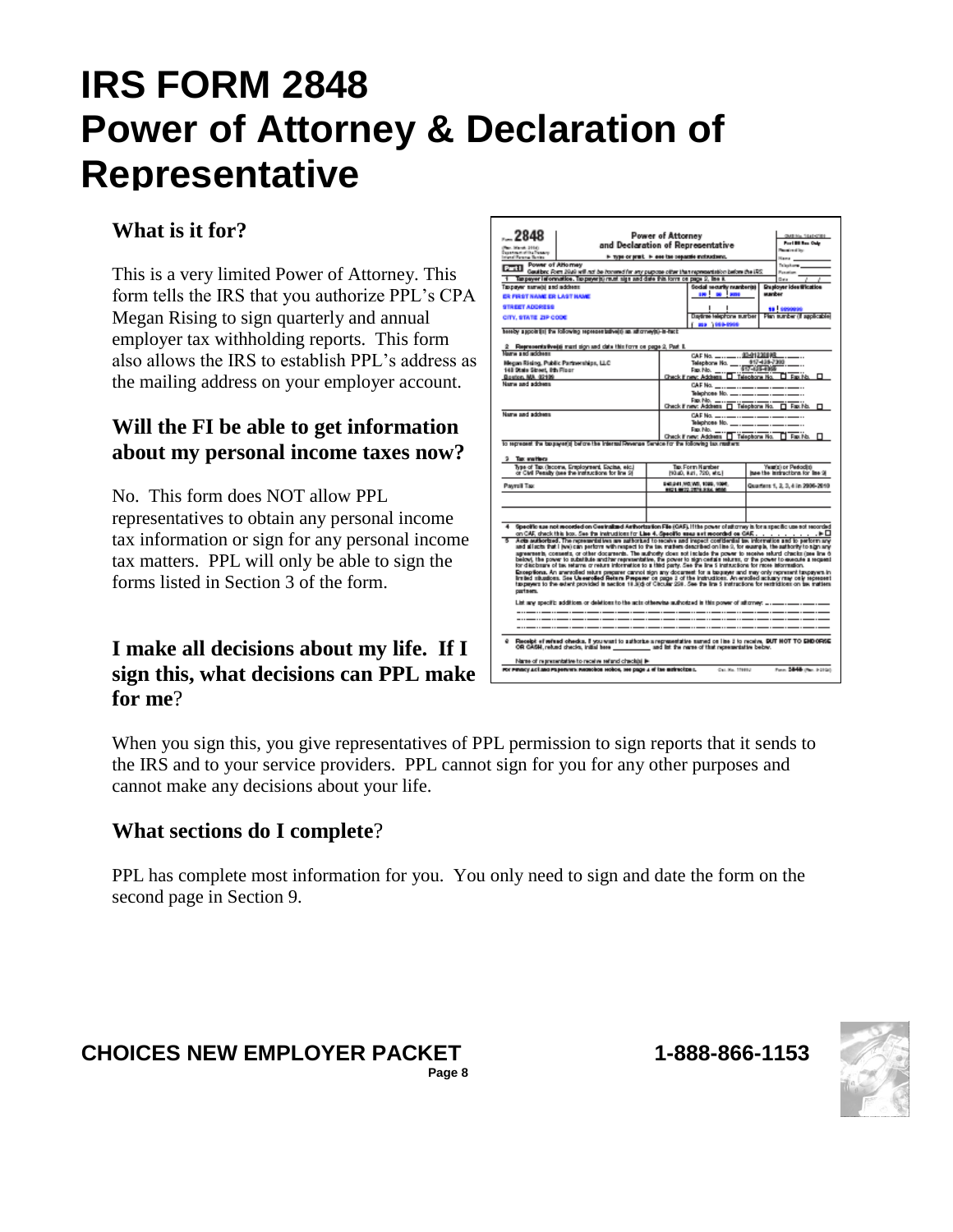# **State of Tennessee, Department of Labor and Workforce Development Power of Attorney**

### **What is it for?**

The Form LB-0927 Power of Attorney is very similar to the IRS 2848 Power of Attorney, except LB-0927 is for the Tennessee Department of Labor and Workforce Development. This form tells the Department of Labor and Workforce Development that you authorize PPL to represent you in matters concerning state unemployment insurance. It also indicates to the Department of Labor and Workforce Development to send all mailings related to unemployment insurance to PPL.

#### **Will PPL be able to get information about my personal income taxes now?**

No. This form does NOT allow PPL representatives to obtain any personal income tax information or sign for any personal income tax matters.

| State of Temperate<br>Department of Labor and Workforce Development.<br><b>Employer Services Unit</b><br>500 James Robertson Parkway<br>Nadwills, Texasses 37245-3555<br>Power of Attorney |                                                                                                                                                                                                           |  |  |  |  |  |  |
|--------------------------------------------------------------------------------------------------------------------------------------------------------------------------------------------|-----------------------------------------------------------------------------------------------------------------------------------------------------------------------------------------------------------|--|--|--|--|--|--|
|                                                                                                                                                                                            | This is to certify: Public Partnerships, LLC                                                                                                                                                              |  |  |  |  |  |  |
|                                                                                                                                                                                            | Located at: 148 State Street, 10th Floor                                                                                                                                                                  |  |  |  |  |  |  |
| Boston<br>City:<br>Phone: 617-426-2028                                                                                                                                                     | State: $MA$ $Z_{\text{inc}}$ 02109                                                                                                                                                                        |  |  |  |  |  |  |
|                                                                                                                                                                                            | $F_{\text{RIC}}$ 617-428-4060<br>is authorized to represent (employer) Employer First and Last Name                                                                                                       |  |  |  |  |  |  |
| Applied For<br>×                                                                                                                                                                           | Employer's Federal Employer Identification Number:                                                                                                                                                        |  |  |  |  |  |  |
| Applied For<br><b>CS</b>                                                                                                                                                                   | Employer's Tennessee Employer Account Number:                                                                                                                                                             |  |  |  |  |  |  |
|                                                                                                                                                                                            | before the Tennessee Department of Labor and Workforce Development for the item(s) checked below:                                                                                                         |  |  |  |  |  |  |
|                                                                                                                                                                                            | 25<br>□                                                                                                                                                                                                   |  |  |  |  |  |  |
|                                                                                                                                                                                            | for completing and filing quarterly<br>for benefit charge management.<br>Premium and Wage Reports.                                                                                                        |  |  |  |  |  |  |
|                                                                                                                                                                                            | This authorization supersedes all prior Powers of Attorney.                                                                                                                                               |  |  |  |  |  |  |
| Employer Name:                                                                                                                                                                             | Employer First and Last Name                                                                                                                                                                              |  |  |  |  |  |  |
| Trade Name:                                                                                                                                                                                |                                                                                                                                                                                                           |  |  |  |  |  |  |
|                                                                                                                                                                                            | Mailing Address: Employer Street Address                                                                                                                                                                  |  |  |  |  |  |  |
|                                                                                                                                                                                            | Employer city, state, and ZIP                                                                                                                                                                             |  |  |  |  |  |  |
|                                                                                                                                                                                            |                                                                                                                                                                                                           |  |  |  |  |  |  |
| Required:                                                                                                                                                                                  |                                                                                                                                                                                                           |  |  |  |  |  |  |
|                                                                                                                                                                                            | Authorized Employer Signature:<br>Date:                                                                                                                                                                   |  |  |  |  |  |  |
|                                                                                                                                                                                            | Print Name of Signer: Employer First and Last Name Title: Household Employer                                                                                                                              |  |  |  |  |  |  |
| Estura to:                                                                                                                                                                                 | Tennessee Department of Labor and Workforce Development<br>Employer Services Unit<br>Phone:<br>615-741-2486<br>500 James Robertson Parkway, 8th Floor<br>Nashville, TN 37245-3555<br>FAX:<br>615-741-7214 |  |  |  |  |  |  |

### **How long will this Power of Attorney be in effect?**

The authority granted by this Power of Attorney will last four years. After four years, the representative listed on the form will not be able to sign for you without you first signing another form like this one.

#### **What sections do I complete**?

PPL has completed most information for you. You only need to sign and date the bottom of the form.

# **CHOICES NEW EMPLOYER PACKET 1-888-866-1153**

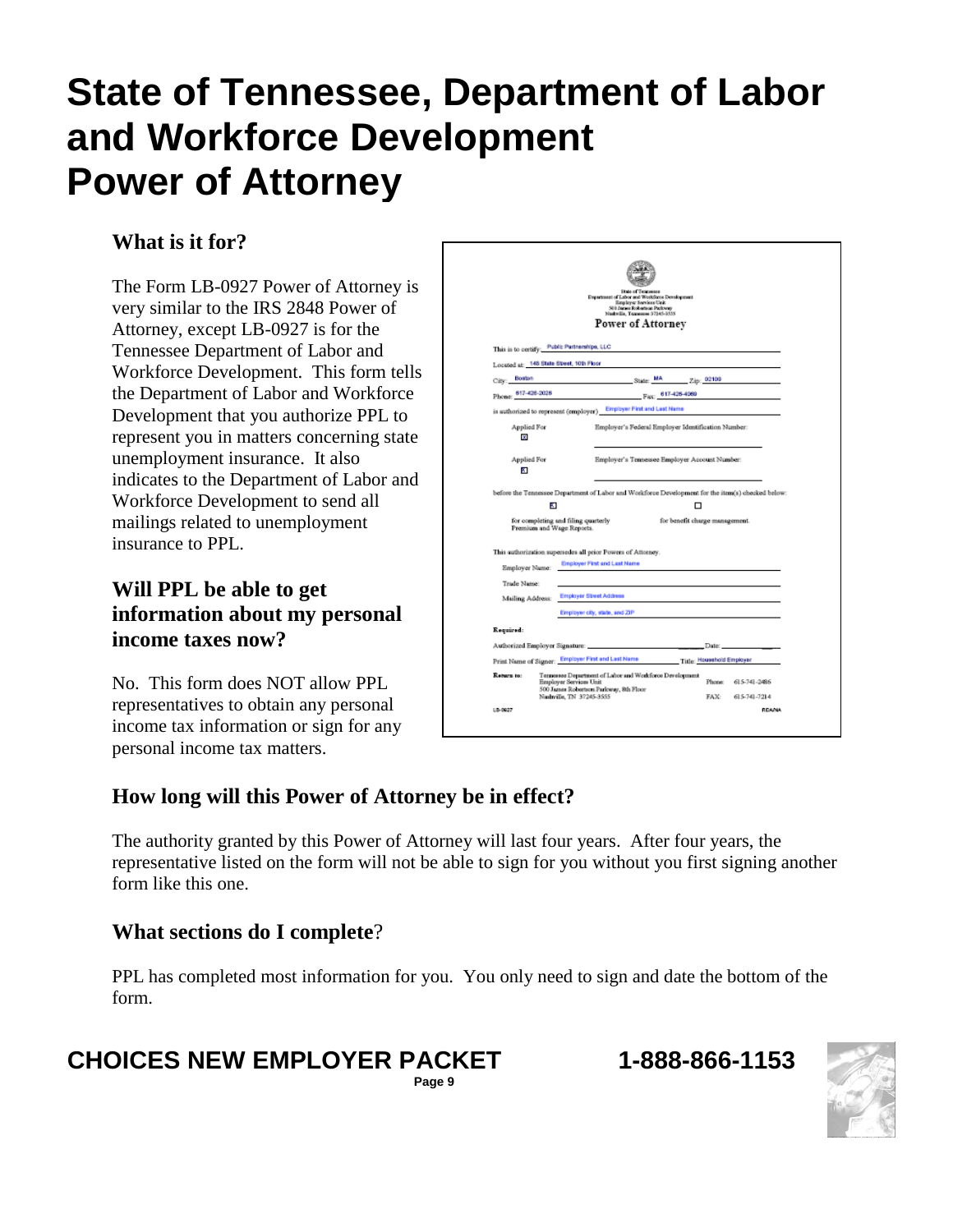# **IRS FORM 8821 Tax Information Authorization**

#### **What is it for?**

This form allows PPL to discuss your employer withholding account with the IRS. It does not allow these representatives to sign any documents.

#### **How is this different than the IRS Power of Attorney form?**

The IRS Power of Attorney Form allows PPL's CPA *only* to sign employer tax reports. This form allows 3 specific PPL representatives to talk and write to the IRS about your employer tax account.

#### **Will PPL be able to discuss my personal tax account with the IRS?**

| <b>MAIN 187678</b><br>8821<br><b>To Dit Bo Note</b><br><b>Tax Information Authorization</b><br>----<br>Simulation 200<br>$\cdots$<br>Descheen ditte Tessey<br><b>F. P. THIS AUTHORIZATION IS NOT SENSED AND DATED. IT WILL BE RETURN ID.</b><br><br>Interal Personal Design<br><b>SEP</b>                                                                                                                                                                                                                                                                                                                                                                                                                                                                                                                                                                                                                    |  |                                                                                                                                                                                                                                                                                                                      |                                                                                                                                                                                                                                                                                                                                                                                                                                                                                                                                                                                                                                                                                                                                                                                                                                                                                                                                                         |                     |                                  |  |                                   |  |  |
|--------------------------------------------------------------------------------------------------------------------------------------------------------------------------------------------------------------------------------------------------------------------------------------------------------------------------------------------------------------------------------------------------------------------------------------------------------------------------------------------------------------------------------------------------------------------------------------------------------------------------------------------------------------------------------------------------------------------------------------------------------------------------------------------------------------------------------------------------------------------------------------------------------------|--|----------------------------------------------------------------------------------------------------------------------------------------------------------------------------------------------------------------------------------------------------------------------------------------------------------------------|---------------------------------------------------------------------------------------------------------------------------------------------------------------------------------------------------------------------------------------------------------------------------------------------------------------------------------------------------------------------------------------------------------------------------------------------------------------------------------------------------------------------------------------------------------------------------------------------------------------------------------------------------------------------------------------------------------------------------------------------------------------------------------------------------------------------------------------------------------------------------------------------------------------------------------------------------------|---------------------|----------------------------------|--|-----------------------------------|--|--|
| 1 Taxpayer information.<br>ing men man it is an interest of the series of prints                                                                                                                                                                                                                                                                                                                                                                                                                                                                                                                                                                                                                                                                                                                                                                                                                             |  |                                                                                                                                                                                                                                                                                                                      | id samtig medal ()                                                                                                                                                                                                                                                                                                                                                                                                                                                                                                                                                                                                                                                                                                                                                                                                                                                                                                                                      |                     |                                  |  | <b>Broker Hard</b><br>eina rundu  |  |  |
| <b>ER FIRST LAST HANS</b>                                                                                                                                                                                                                                                                                                                                                                                                                                                                                                                                                                                                                                                                                                                                                                                                                                                                                    |  |                                                                                                                                                                                                                                                                                                                      |                                                                                                                                                                                                                                                                                                                                                                                                                                                                                                                                                                                                                                                                                                                                                                                                                                                                                                                                                         |                     | 1883                             |  |                                   |  |  |
| <b>STREET ACCRESS</b>                                                                                                                                                                                                                                                                                                                                                                                                                                                                                                                                                                                                                                                                                                                                                                                                                                                                                        |  |                                                                                                                                                                                                                                                                                                                      |                                                                                                                                                                                                                                                                                                                                                                                                                                                                                                                                                                                                                                                                                                                                                                                                                                                                                                                                                         |                     |                                  |  |                                   |  |  |
| CITY, STATE DP CODE                                                                                                                                                                                                                                                                                                                                                                                                                                                                                                                                                                                                                                                                                                                                                                                                                                                                                          |  |                                                                                                                                                                                                                                                                                                                      |                                                                                                                                                                                                                                                                                                                                                                                                                                                                                                                                                                                                                                                                                                                                                                                                                                                                                                                                                         | <b>Design</b>       | m islashana mumbar               |  | 1 Longwide (Fagellack)            |  |  |
|                                                                                                                                                                                                                                                                                                                                                                                                                                                                                                                                                                                                                                                                                                                                                                                                                                                                                                              |  |                                                                                                                                                                                                                                                                                                                      |                                                                                                                                                                                                                                                                                                                                                                                                                                                                                                                                                                                                                                                                                                                                                                                                                                                                                                                                                         | , 209, 000          |                                  |  |                                   |  |  |
| 2 Appointee.                                                                                                                                                                                                                                                                                                                                                                                                                                                                                                                                                                                                                                                                                                                                                                                                                                                                                                 |  |                                                                                                                                                                                                                                                                                                                      |                                                                                                                                                                                                                                                                                                                                                                                                                                                                                                                                                                                                                                                                                                                                                                                                                                                                                                                                                         |                     |                                  |  |                                   |  |  |
| Nama analisalikwan juliawa iyya ne priziji                                                                                                                                                                                                                                                                                                                                                                                                                                                                                                                                                                                                                                                                                                                                                                                                                                                                   |  |                                                                                                                                                                                                                                                                                                                      | CAP NO.                                                                                                                                                                                                                                                                                                                                                                                                                                                                                                                                                                                                                                                                                                                                                                                                                                                                                                                                                 |                     |                                  |  |                                   |  |  |
| See attached document                                                                                                                                                                                                                                                                                                                                                                                                                                                                                                                                                                                                                                                                                                                                                                                                                                                                                        |  |                                                                                                                                                                                                                                                                                                                      | THROTOGRAPH.<br>racks. 1<br>creo: insee.<br>ACCHINE I<br>THRONOIS NO.<br>п                                                                                                                                                                                                                                                                                                                                                                                                                                                                                                                                                                                                                                                                                                                                                                                                                                                                              |                     |                                  |  |                                   |  |  |
| the tax reators interior this line.                                                                                                                                                                                                                                                                                                                                                                                                                                                                                                                                                                                                                                                                                                                                                                                                                                                                          |  | 3 Taxonations. The appointee is nationized to inspect antilor receive confidential tax. Information in any office of the RS for                                                                                                                                                                                      |                                                                                                                                                                                                                                                                                                                                                                                                                                                                                                                                                                                                                                                                                                                                                                                                                                                                                                                                                         |                     |                                  |  |                                   |  |  |
| ø.<br>THOM OF THE<br>importe, amploement, a spise, etc.)                                                                                                                                                                                                                                                                                                                                                                                                                                                                                                                                                                                                                                                                                                                                                                                                                                                     |  | ×.<br>TES PORT NUMBER<br>(1040, 841, 320, 601)                                                                                                                                                                                                                                                                       | wares of Fericans                                                                                                                                                                                                                                                                                                                                                                                                                                                                                                                                                                                                                                                                                                                                                                                                                                                                                                                                       |                     |                                  |  | specific manufations (see instr.) |  |  |
| <b>Payroll Tax</b>                                                                                                                                                                                                                                                                                                                                                                                                                                                                                                                                                                                                                                                                                                                                                                                                                                                                                           |  | \$40.840EZ.841.W2.W2.1000.<br>1009, 0852, 2570, 554, 0855                                                                                                                                                                                                                                                            |                                                                                                                                                                                                                                                                                                                                                                                                                                                                                                                                                                                                                                                                                                                                                                                                                                                                                                                                                         |                     | Guarbora 1, 2, 3, 4 in 2008 2018 |  |                                   |  |  |
|                                                                                                                                                                                                                                                                                                                                                                                                                                                                                                                                                                                                                                                                                                                                                                                                                                                                                                              |  |                                                                                                                                                                                                                                                                                                                      |                                                                                                                                                                                                                                                                                                                                                                                                                                                                                                                                                                                                                                                                                                                                                                                                                                                                                                                                                         |                     |                                  |  |                                   |  |  |
|                                                                                                                                                                                                                                                                                                                                                                                                                                                                                                                                                                                                                                                                                                                                                                                                                                                                                                              |  |                                                                                                                                                                                                                                                                                                                      |                                                                                                                                                                                                                                                                                                                                                                                                                                                                                                                                                                                                                                                                                                                                                                                                                                                                                                                                                         |                     |                                  |  |                                   |  |  |
| If you checked this box, skip inns 5 and 6.<br>5 Effectorum of tax information (you must check the box on the Enior blunden the box on line it is checked).<br>a Hyou want copies of tax information, rations, and other written communications sent to the appointee areas arguing fassis.<br>creck that bod<br>п<br>be if you do not want any copies of notices or communications sent to your appointee, check this best<br>Returntion/wascation of tax information authorizations. This tax information authorization automatically revoluts all prior<br>satsolasions for the same tax maters you interlations on the Sunters you checked the big on the U. P (suito minimate to<br>revolving prim the Information automation, you MUST attack is copy of thy suffortations you want to re<br>▫<br>. <i>.</i> <b>.</b><br>To sevoke this tax information suffering term are the instructions on page 2. |  |                                                                                                                                                                                                                                                                                                                      |                                                                                                                                                                                                                                                                                                                                                                                                                                                                                                                                                                                                                                                                                                                                                                                                                                                                                                                                                         |                     |                                  |  |                                   |  |  |
|                                                                                                                                                                                                                                                                                                                                                                                                                                                                                                                                                                                                                                                                                                                                                                                                                                                                                                              |  | 7. Signature of taxpayer(s). If a tax mater applies to a juint seken, either hashned or wite masksigs. Faigned by a corporate<br>- office, pater, guardian, executor, secoles, administrate, trustee, or pater ofter that the tax<br>aginosis in execute this form with respect to the tax mattern perticle conduct. |                                                                                                                                                                                                                                                                                                                                                                                                                                                                                                                                                                                                                                                                                                                                                                                                                                                                                                                                                         |                     |                                  |  |                                   |  |  |
| <b>Spring</b><br>ED FIRST NAME LAST NAME                                                                                                                                                                                                                                                                                                                                                                                                                                                                                                                                                                                                                                                                                                                                                                                                                                                                     |  | ---<br><b>Date</b><br><b>Household Employer</b>                                                                                                                                                                                                                                                                      |                                                                                                                                                                                                                                                                                                                                                                                                                                                                                                                                                                                                                                                                                                                                                                                                                                                                                                                                                         | Ignore              |                                  |  | <b>Date</b>                       |  |  |
| <b>Distribute</b>                                                                                                                                                                                                                                                                                                                                                                                                                                                                                                                                                                                                                                                                                                                                                                                                                                                                                            |  | The illustration of the                                                                                                                                                                                                                                                                                              |                                                                                                                                                                                                                                                                                                                                                                                                                                                                                                                                                                                                                                                                                                                                                                                                                                                                                                                                                         | <b>Districtions</b> |                                  |  | Tab (Fausthalt)                   |  |  |
| Conoral Instructions<br>Becifich networked are to the internal Assemble code streets<br>othershe noing<br>PERIOSO OF RETL Porm esg 1 authorizes any individual, corporation,<br>éta, creatization, or pathwestic you contenido lo inspect ancier.<br>Novime figur configuritas inventisitan in any oxide profile was for the<br>type online anoitre years or periode you for on this rone, vou may<br>file your case test information autocritation without using yoms and t.<br>out it must incuse as tre instruction institute guested on tre-rom.<br>remisses assume ad advocation specifiests seconds your<br>packer, who regard to the record teaming, to emouse welders,<br>contents, or colling agreements, or to charmine represent you<br>percre ine may inglic hart to suincrice an incivicuál to repleant<br>you, use yours adapt nower or sitemeg and pecuatricately<br>RICHARDIEN.              |  |                                                                                                                                                                                                                                                                                                                      | use Ford as, ratios concerning vizable y sentiananjo, to nating<br>the use of the exhibitor of a fourthly readsharip. A fissiolary<br>fousies, essoulor, soministator, no liver, or guardar) standi in tre-<br>position or a taxpaner grounds as the laspaner, membros, a<br>houring consists for an an appointee and about not die roms<br>ears. If a fouriery where to billnotes an appointment impact<br>angier regelies och figentialitet invormstign difficensin or the itsuzians.<br>Form was must be fire and signed by the fibusing acting in the<br>position or the tappaest.<br><b>Taspayer be still Collen numbers (1945).</b> This are used to loanting<br>taxpager insomation with convegending tax returns, it is important<br>ind you write coned names, bode decuty numbers (salva).<br>inski sum bespeele izensi selson numbere (mike), or employer<br>Ioani Romian humaam (sival) ao tres ine via cell respons to your<br><b>NORE</b> |                     |                                  |  |                                   |  |  |
|                                                                                                                                                                                                                                                                                                                                                                                                                                                                                                                                                                                                                                                                                                                                                                                                                                                                                                              |  | For Printer Act And Paperwon. Factorium Act Rollos, and page 2.                                                                                                                                                                                                                                                      |                                                                                                                                                                                                                                                                                                                                                                                                                                                                                                                                                                                                                                                                                                                                                                                                                                                                                                                                                         |                     | CALMA 174147                     |  | New 9921 (Rev. 1200)              |  |  |
|                                                                                                                                                                                                                                                                                                                                                                                                                                                                                                                                                                                                                                                                                                                                                                                                                                                                                                              |  |                                                                                                                                                                                                                                                                                                                      |                                                                                                                                                                                                                                                                                                                                                                                                                                                                                                                                                                                                                                                                                                                                                                                                                                                                                                                                                         |                     |                                  |  |                                   |  |  |

No. PPL will only be able to discuss the employer tax forms listed in Section 3b. PPL will never be able to obtain any personal income tax information.

#### **I make all decisions about my life. If I sign this, what decisions can PPL make for me**?

This form only lets PPL talk and write to the IRS. PPL cannot make decisions about your personal life.

#### **What lines do I complete?**

PPL has completed most information for you, but you must sign and date this form in Section 7.

**NE ED 1 LITT 7 1011 LET**<br>Page 10 **CHOICES NEW EMPLOYER PACKET 1-888-866-1153** 

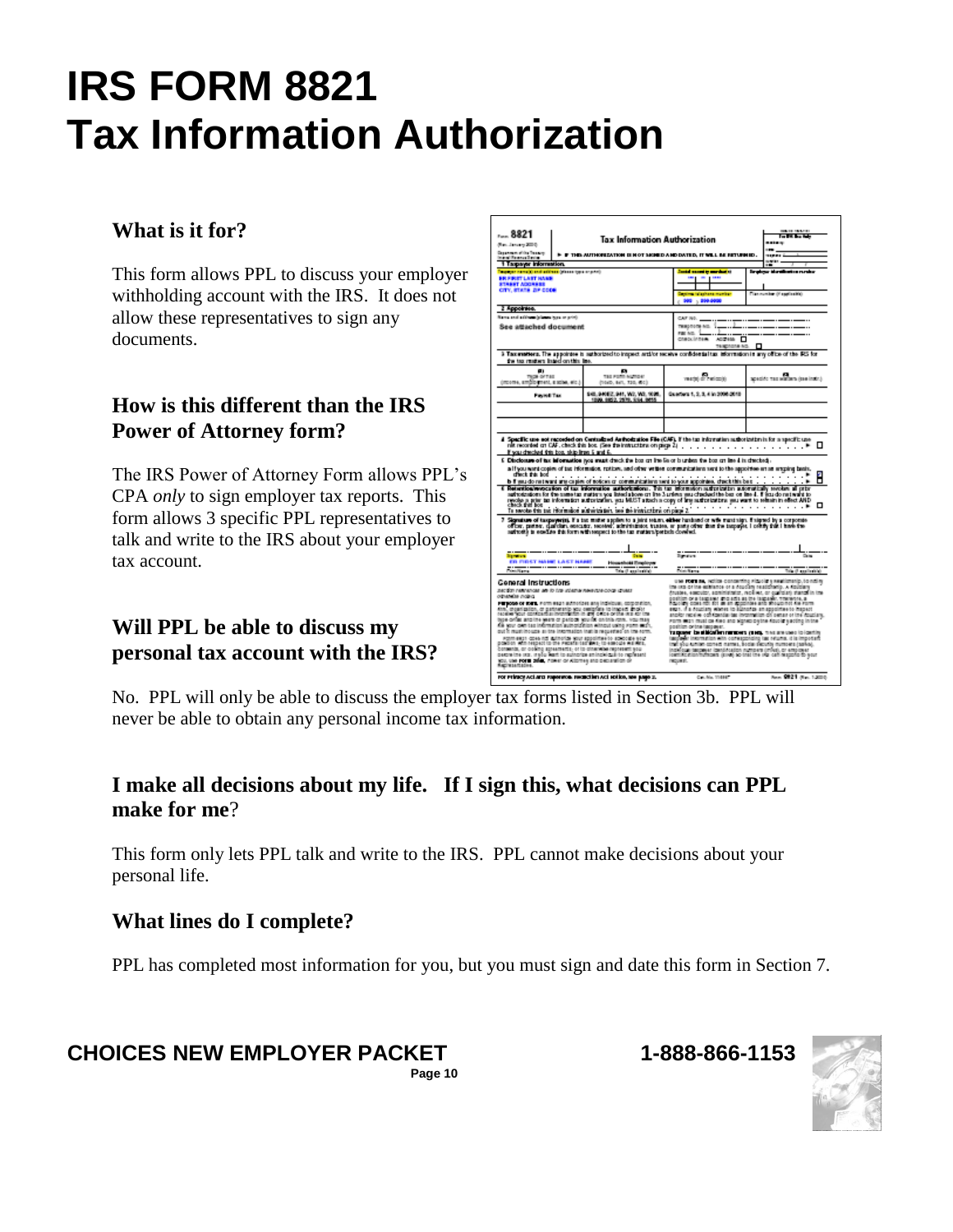**Public Partnerships, LLC Fiscal/Employer Agent** One Cabot Road, Suite 102 Medford, MA 02155

**Toll Free Numbers Phone:** 1-888-866-1153 **TTY**: 1-800-360-5899 **Administrative Fax:** 1-877-432-4105 Choices.agp@pcgus.com

#### **EMPLOYER TRAINING REQUIREMENTS**

Before you can begin receiving services in the CHOICES Consumer Direction Program, you must provide PPL with proof that you have completed the required training. Your support broker will provide most of the training to you. You must complete all training.

#### **REQUIRED TRAINING**

- Overview of the CHOICES program and consumer direction of HCBS;
- **Fulfilling the responsibilities of being an employer;**
- Recruiting consumer direction workers;
- Scheduling, training and supervising consumer direction workers;
- Fraud and abuse prevention, identification and reporting; and
- Abuse and neglect prevention and reporting

Your workers will also have to complete required training before beginning to provide services. In addition, workers must complete CPR and First Aid Certification, pass a number of registry checks and pass a criminal background check. Exceptions to background results may be granted at your (the employer's) discretion and only if all of the following conditions are met:

- **Offense is a misdemeanor;**
- $\blacksquare$  Offense occurred more than five (5) years ago;
- Offense is not related to physical or sexual or emotional abuse of another person;
- Offense does not involve violence against another person or the manufacture, sale, or distribution of drugs; and
- There is only one disqualifying offense.

#### **NEED HELP? CALL TOLL FREE AT 1-888-866-1153**